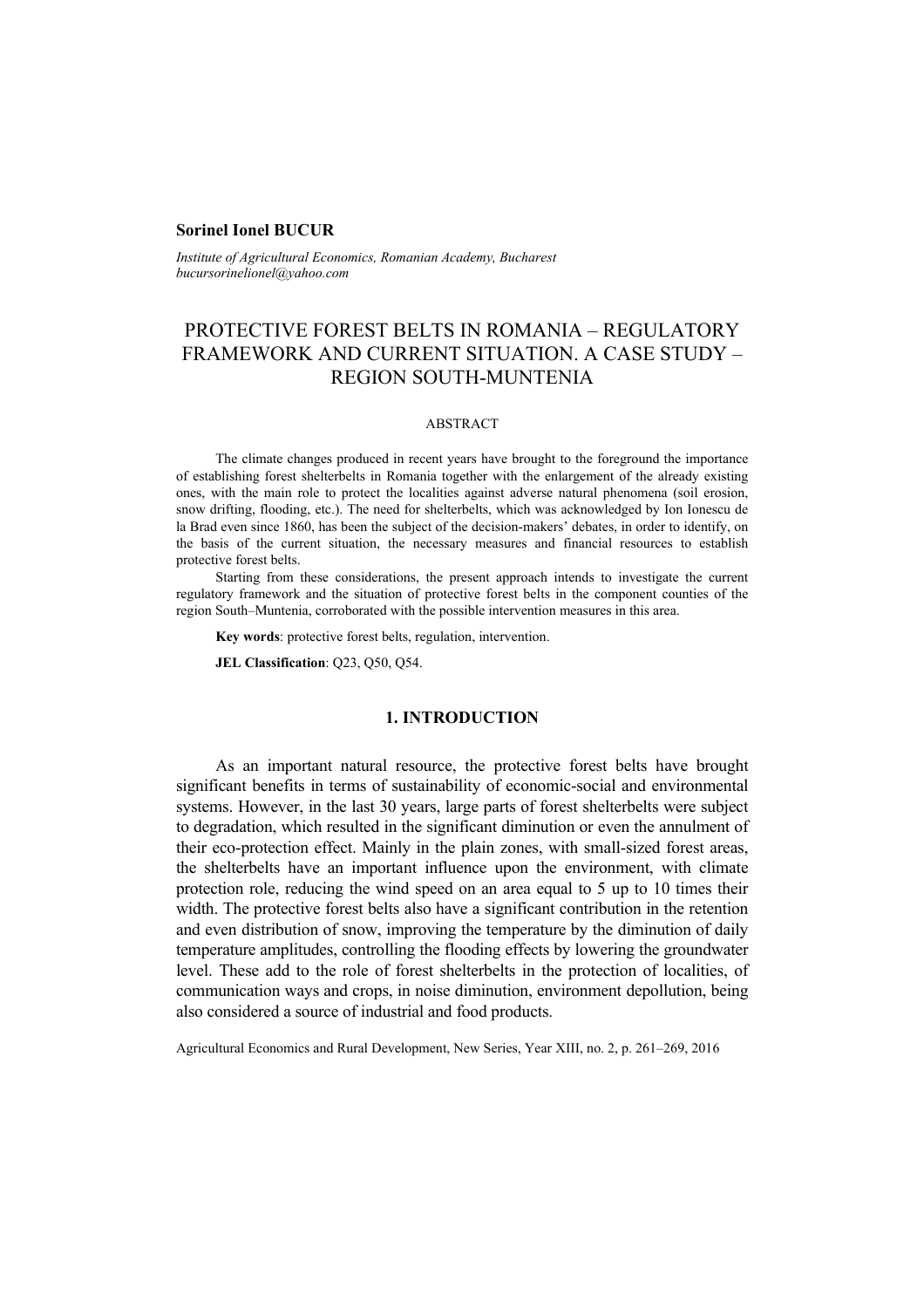#### **2. STATE OF KNOWLEDGE**

The history of forest shelterbelts in Romania started in the year 1860, when Ion Ionescu de la Brad established the first plantations as "*shelterbelts against the wind*". Studies and research works on the establishment of protective forest belts were conducted both by public institutions and by specialized institutes or even by land owners for the protection of their crops. Thus, the Forest Research and Management Institute (ICAS), developed a "*Study on the establishment of the national protection system of crops and forest shelterbelts in the areas under desertification risk*" within its research programs.

According to the specialty literature, ICAS elaborated 119 field studies on the establishment/rehabilitation of certain protective forest belts for the protection of fields or communication ways, namely:

• Field protection (new shelterbelts) – 15500 ha (counties DJ, TR, MH, OT);

- Roads (new shelterbelts) 2 150 ha;
- Railways (new shelterbelts) 250 ha;
- Railways (rehabilitations) 467 ha.

Three technical documentations (5 198 ha) were also elaborated for the following counties: CT (3 800 ha); TL (1 157 ha); IF (241 ha) 2012-2013, as well as 5 feasibility studies and technical projects for protective forest belts on certain sections of A1 and A2 highways (49 ha).

Without minimizing the importance of other studies and research works by other authorities/institutes/institutions, ICAS has had a significant contribution to the development of protective forest belts, which was materialized into:

• Conducting research works in relation the establishment and management of protective forest shelterbelts in different zones of the country;

• Elaboration of technical guidelines and technical assistance necessary for the establishment and management of protective forest belts;

• Elaboration of necessary field studies for the establishment of protective forest belts (for the protection of fields, of communication ways, of irrigation channels, etc.);

• Forest management for the already existing shelterbelts.

#### **3. MATERIAL AND METHOD**

The present approach is based on public information supplied by public institutions/authorities/research institutes with attributions or experience in this field as well as on statistical data from the Tempo-online database of the National Institute of Statistics. The analysis of the regulatory framework has a special importance in our analysis, the starting point being the updated primary legislation.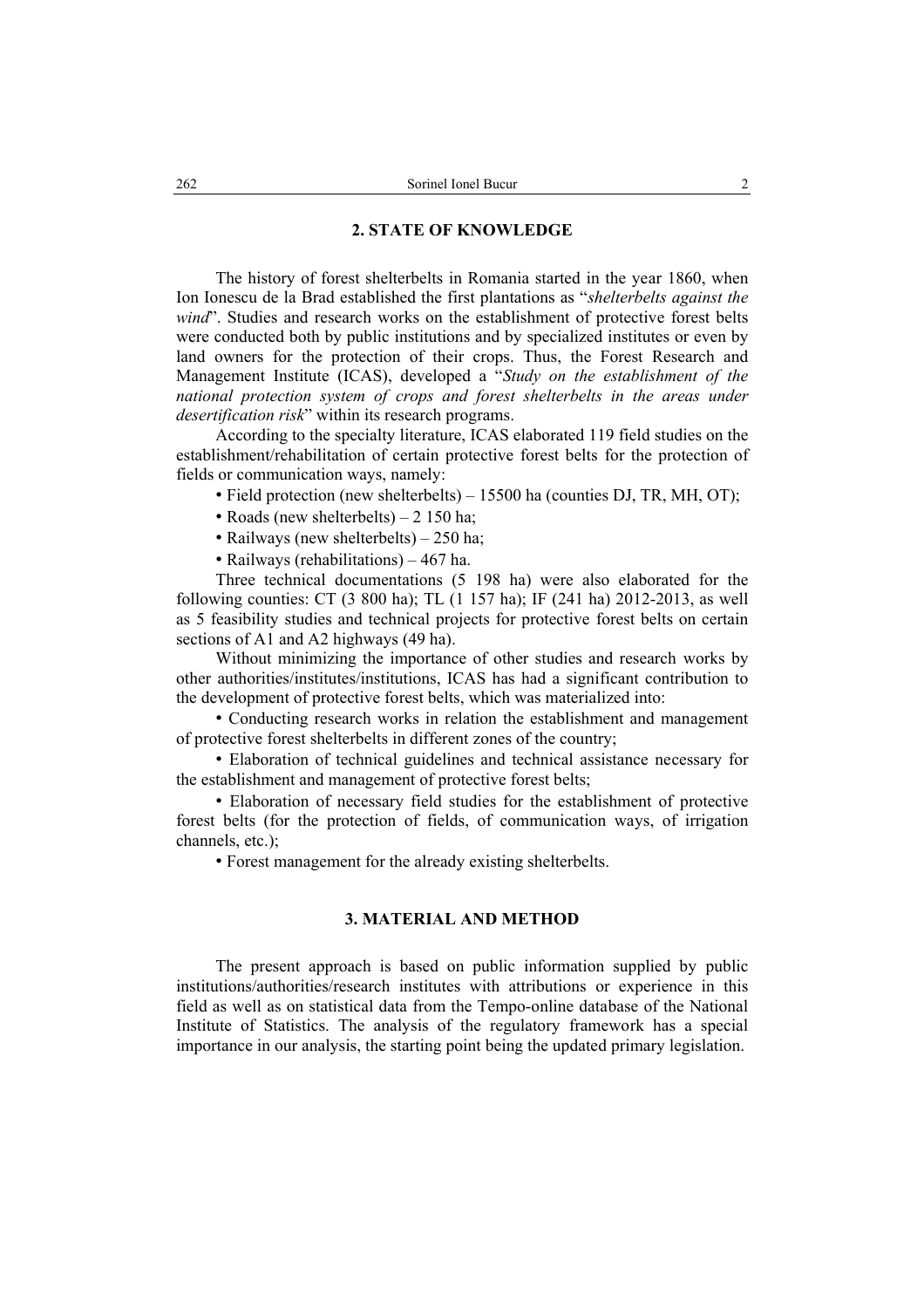We must also specify that information processing was based on wellestablished statistical methods, of comparison or structural type, the results being presented under tabular or graphic form. The tabular presentation results in a greater visual clarity of data.

#### **4. RESULTS AND DISCUSSIONS**

## 4.1. THE CURRENT REGULATORY FRAMEWORK IN THE FIELD OF PROTECTIVE FOREST BELTS

According to the current Forest Code, approved by Law no. 46/2008, with subsequent modifications and completions, regulating all the aspects related to forestry, the protective forest belts are defined as forest vegetation formations, located at a certain distance from each other or from a certain objective, with the purpose to provide protection against certain harmful factors and/or for the climatic, economic and aesthetic-sanitary improvement of land.

With a targeted specificity, Law no. 289/2002 *on the protective forest belts*, republished, classifies the protective forest belts into five categories, namely:

a) for agricultural land protection against the harmful weather factors and for improving the weather conditions in the respective area;

b) against erosion, i.e. to protect the soil subject to erosion phenomena;

c) for the protection of communication and transport ways, mainly against snow drifting;

d) for the protection of dikes and banks against currents, flooding, ice and other;

e) for the protection of localities and of different economic and social objectives.

The network of protective forest belts forms the National system of protective forest belts, as public utility system, implemented by the central public authority in charge of the forestry sector.

According to the legal framework into effect, the protective forest belts on the agricultural land areas are established in the Romanian Plain, Tisa Plain, the Danube Meadow and the Dobrudgea Plateau, which are frequently affected by drought; the location of forest shelterbelts is based on field studies, mainly consisting of rectangular networks and phased according to their priority, with the land areas located in the driest zones ranking first.

The anti-erosion forest shelterbelts are established in all the zones of the country, on agricultural land areas under different degradation stages, the identification and afforestation of degraded land areas being stipulated by specific regulations. The land areas with mobile sands are also included in this category, which require afforestation works for their stabilization.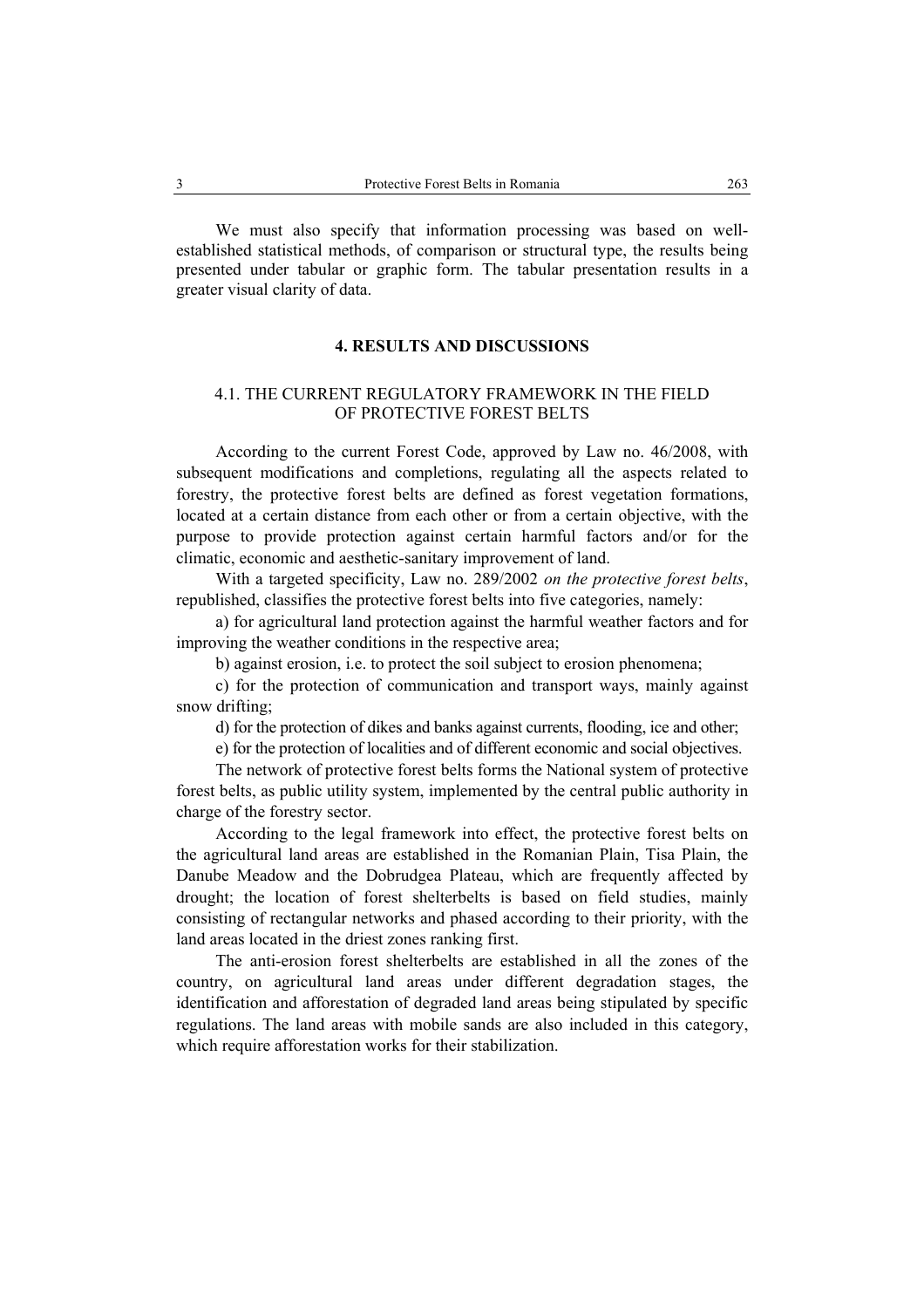The forest shelterbelts for the protection of communication and transport ways are set up on one side or the other of them, on the segments frequently affected by massive snow drifts.

The forest shelterbelts for the protection of dykes and banks against currents, flooding and ice floes are located along the dykes and banks into rectangular alignments, on different lengths and widths, depending on the land orography, water flow speed, wave height and ice push.

The forest shelterbelts for the protection of localities and of different economic and social objectives are established around the urban and rural localities, the polluting industrial units and around certain economic, social, cultural and strategic objectives.

In the case of setting up forest shelterbelts in a natural protected area it is necessary to comply with certain legal provisions with regard to the natural protected area regime, the conservation of natural habitats and of wild flora and fauna.

In the case when the land areas on which the protective forest belts are established are included on the list of contaminated sites, it is necessary to comply with the legal provisions on soil and subsoil protection.

According to the legal provisions, the protective forest belts are managed through forest ranges, which are in charge of their protection against theft and unauthorized grazing of animals.

The central public authority in charge of the forestry sector, through the commissaries of forestry and hunting and the forest ranges on the territory of which these are located, organize the control on the application of the forestry and security rules of forest vegetation as well as of the rules on the movement of timber resulting from these land areas.

The current legal framework stipulates that the funding sources for the elaboration of technical-economic documentation for the establishment of protective forest belts as well as for the related works are represented by:

a) land improvement fund and allocations from the state budget;

b) forest conservation and regeneration fund;

c) environment fund;

d) allocations from the local budgets of communes, towns, municipalities and counties;

e) sponsorships from commercial companies regulated by the Law on commercial companies no. 31/1990, republished, with subsequent modifications and completions, foundations and others;

f) non-refundable external financial sources or external credits on long term;

g) voluntary contribution of natural persons or legal entities, interested in the execution of amelioration works;

h) other legal sources.

Each year, the central public authority in charge of forestry, as technical coordinator of actions for the National System of Protective Forest Belts, must ask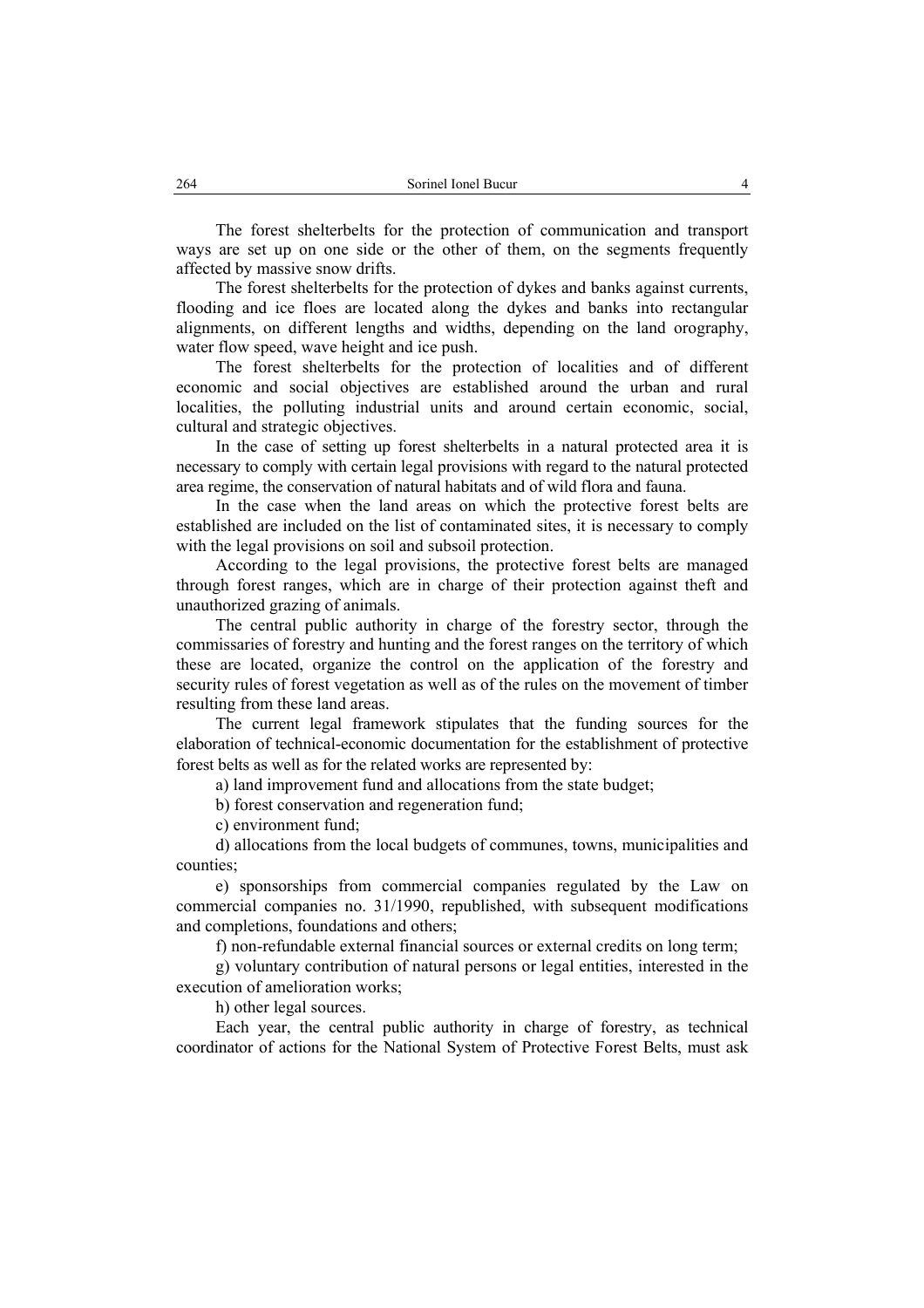for including the necessary funds for their afforestation in the next year in the state budget. At the same time, each year, the central public authority in charge of forestry allocates the necessary funds for the establishment of protective forest belts for the agricultural land areas in order to prevent and control drought and desertification.

## 4.2. REGION SOUTH–MUNTENIA – ASPECTS REGARDING THE IMPORTANCE AND CURRENT SITUATION OF PROTECTIVE FOREST BELTS

With seven counties in its componency (Arges, Dâmbovița, Prahova, Ialomița, Călăraşi, Giurgiu and Teleorman), the region South–Muntenia covers about 14.5% of Romania's total area, i.e. 34 453 km², with a total number of about 3 million inhabitants.

The approach to the protective forest belts issue in this region should start from the characteristics of component counties in the first place. We must specify that three out of the seven counties (Arges, Dâmbovita and Prahova) have similar characteristics in terms of relief units (plain, hills and mountains), while for the other four remaining counties the main characteristic is represented by their location mainly in the plain area.

The existence of various relief forms noticeably influenced the local economic and social development level, through the development of various forms of pluriactivity, unlike the plain zones, where the prevailing agricultural areas led to the practice of activities of farming type.

In terms of land structure, in the year 2014, out of the total area of the region South-Muntenia (3445.3 thousand ha), the agricultural land area totaled 2433.5 thousand ha, out of which 80.9% arable land, while the forests covered only 672.3 thousand ha (Table no. 1), with significant differences across counties.

Practically, the area under forests in three counties (Arges, Dâmbovita and Prahova) accounts for 82.8% of the total area of the region, while the counties located in the plain zone account for only 17.2% of the regional forest land.

|           | Total area | Agricultural area | Arable area | Area under forests |
|-----------|------------|-------------------|-------------|--------------------|
| AG        | 682.6      | 342.3             | 173.9       | 285.0              |
| CL        | 508.8      | 425.8             | 410.5       | 22.2               |
| DB        | 405.4      | 247.9             | 175.3       | 121.1              |
| <b>GR</b> | 352.6      | 275.6             | 259.0       | 37.9               |
| IL        | 445.3      | 374.5             | 352.1       | 26.2               |
| PH        | 471.6      | 269.4             | 143.2       | 150.3              |
| <b>TR</b> | 579.0      | 497.9             | 454.8       | 29.7               |
| Total     | 3445.3     | 2433.5            | 1968.9      | 672.3              |

*Table 1*  Land use structure in the region South–Muntenia, 2014 (thou. ha)

*Source*: Tempo–Online database, NIS, 2016.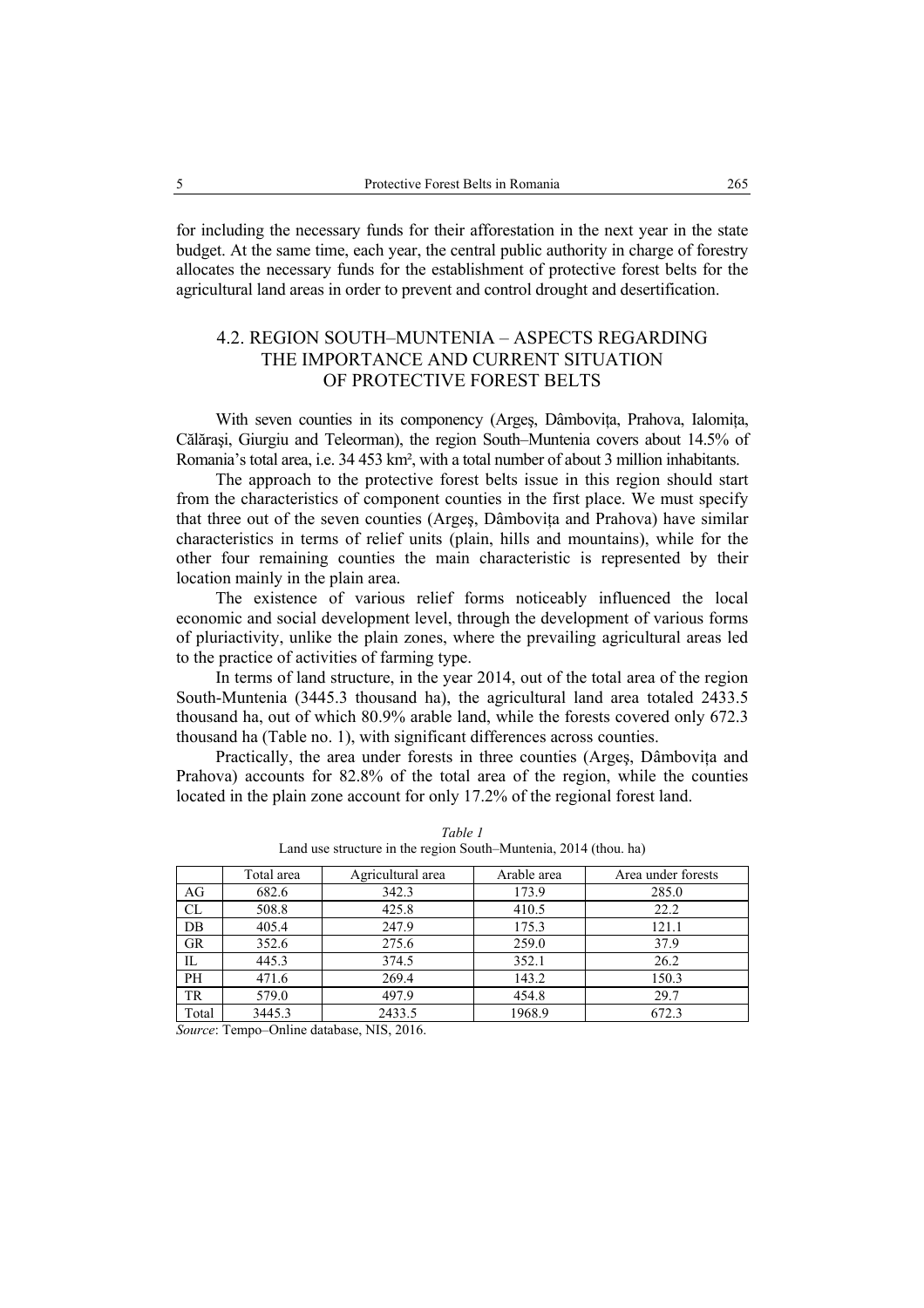The public information on the protective forest belts in the region South– Muntenia is rather scarce, either out of information protection reasons or due to the absence of a correlated database between all the institutions with attributions in this field. What we can certainly specify is that in the case of protective forest belts for the agricultural crops, there is no information related to the old developments. However, ICAS elaborated field studies for the establishment/rehabilitation of forest shelterbelts on 15,500 ha in the counties Dolj, Teleorman, Olt and Mehedinți and three technical documentations for the counties Constanța (3,800 ha), Tulcea (1,157 ha) and Ilfov (241 ha).

As regards crop and road protection through protective forest belts, we can notice that the first 20 ha of forest shelterbelts were established in the county Ialomiţa in the year 1880. Among the first studies on the efficiency of forest shelterbelts of network type, we can mention those conducted in the region South–Muntenia in Călăraşi (Dâlga) and Ialomiţa (Mărculeşti). (http://www.lumeasatului.ro/).

Until 1960, other 5,000 ha of protective forest belts were planted in Dobrudgea (Valul lui Traian – Constanța), Bărăgan (Chișcani – Brăila, Jegălia – Călărași, Mărculești – Ialomița, Moara Domnească – Ilfov); afterwards, the establishment of protective forest belts was abandoned, and large parts of these areas were deforested.

In the recent period, although the current legal framework has created the premises for a National Program of protective forestry belts for the protection of highways and national roads, providing for the establishment of 5,257 ha of forest belts in 33 counties, to protect 1,752 km of roads, with significant investments in the counties Călărași (162 km of roads, 488 ha of forest belts) and Teleorman (125 km of roads, 375 ha of forest belts), only 23.69 ha have been planted so far (0.45% of program total), corresponding to the segment of Highway A2 between Cernavodă and Fetești, which will protect 11 km of highway against snow-drifting, on both sides.

From the data supplied by Romsilva, through the Department of Communication from the Ministry of Environment, Waters and Forests, besides the area planted on A2, technical documentations were also elaborated for other 39.71 ha of forest shelterbelts (0.75%), as follows: 31.81 ha on the Highway A1 Bucharest – Pitești, near the localities Dragomirești Vale (Ilfov), Vânătorii Mici, Joița (Giurgiu), Corbii Mari, Uliești (Dâmbovița) and Rătești (Argeș); 8.53 ha on the Highway A2 Bucharest – Constanța, on the segment between Cernavodă and Fetești.

Starting from the characteristics of each county, the establishment of zones where it is necessary to establish forest shelterbelts must have in view a set of criteria (climate, vegetation, hydrological, pedological criteria and criteria related to the socio-economic importance of the objectives to be protected); some of these criteria have a determining role, depending on the nature of the objective to be protected.

The climate criterion is considered the determining factor in the emergence and manifestation of aridization and desertification phenomena, even though in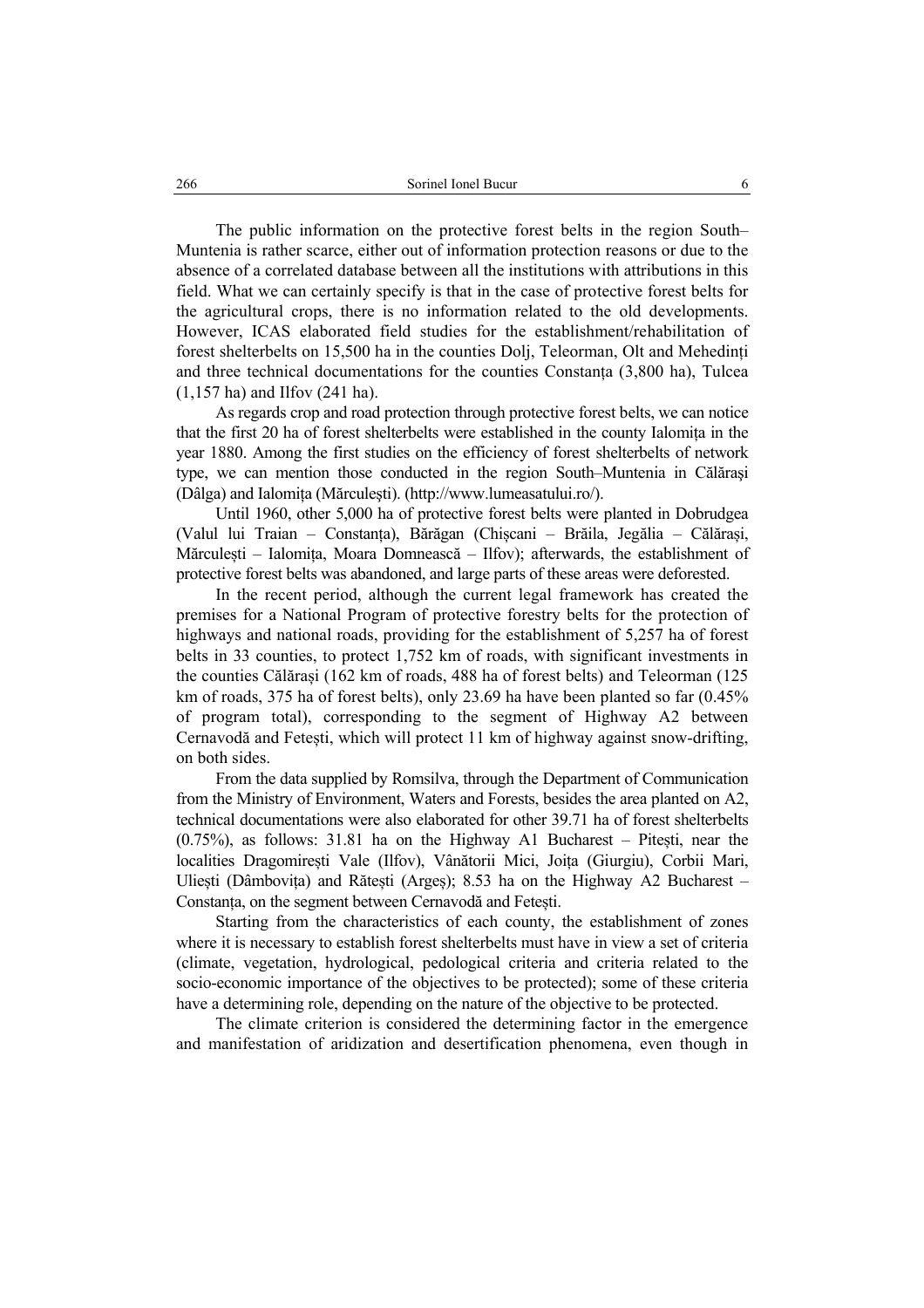certain situations the negative climate changes are also at least partially the consequence of the actions of other factors.

According to experts, a first climate criterion for determining the areas where protective forest belts are needed would be specifying the regions with low rainfall or sufficient rainfall for the development of agricultural vegetation, yet unevenly distributed in time and where dry harmful winds are blowing. A second criterion would be to determine the regions with dry weather in the country on the basis of climate formulae or taking into consideration the soil types as accurate enough indicator of the climate in which these have evolved.

Another criterion would be to determine the regions subject to periodical dryness, on the basis of statistical data of weather factors, of soil moisture and evolution of agricultural vegetation or production. Another criterion, the most accurate one, yet the most expensive, resides in determining the weather factors that impose setting up protective forest belts at local level.

Starting from the weather criterion, it is estimated that in the region South-Muntenia, which is included in the warm-dry climate area, taking into consideration the total agricultural area, the necessary protective forest belt area ranges from minimum 80564 ha to maximum 120846 ha (Table no.2), which represents about 9.3% of the necessary shelterbelt area nationwide.

| <b>Climate zone</b>          | Region          | Necessary protective forest belt area - ha |                |
|------------------------------|-----------------|--------------------------------------------|----------------|
|                              |                 | <b>Minimum</b>                             | <b>Maximum</b> |
| Warm-dry                     | South-East      | 98982                                      | 148473         |
|                              | South-Muntenia  | 80564                                      | 120846         |
|                              | South-West      | 88010                                      | 132015         |
|                              | Bucharest-Ilfov | 85101                                      | 127651         |
| Without great                | North-East      | 80093                                      | 120139         |
| temperature                  | North-West      | 432750                                     | 649124         |
| $variations - sub-$<br>humid | Total           | 865500                                     | 1298248        |

*Table 2*  Estimates of the need for protective forest belts in Romania, at national level, depending on the weather criterion (2016)

*Source*: Toncea, I. (2016): Agricultural protective forest belts, paper available at the following address: http://agriculturadurabila.ro/perdele-forestiere-agricole.

It is an obvious fact that the establishment of protective forest belts presupposes the identification of adequate financial sources to cover the necessary costs. In this respect, within the National Rural Development Program, nonrefundable finance can be received for the establishment of protective forest belts under the measure "First afforestation of agricultural land".

The investments of this type are applied to agricultural land areas of at least 0.5 hectares, on which the forest plantation is established, which must be maintained until it reaches the exploitability age, which can reach 40 years. In case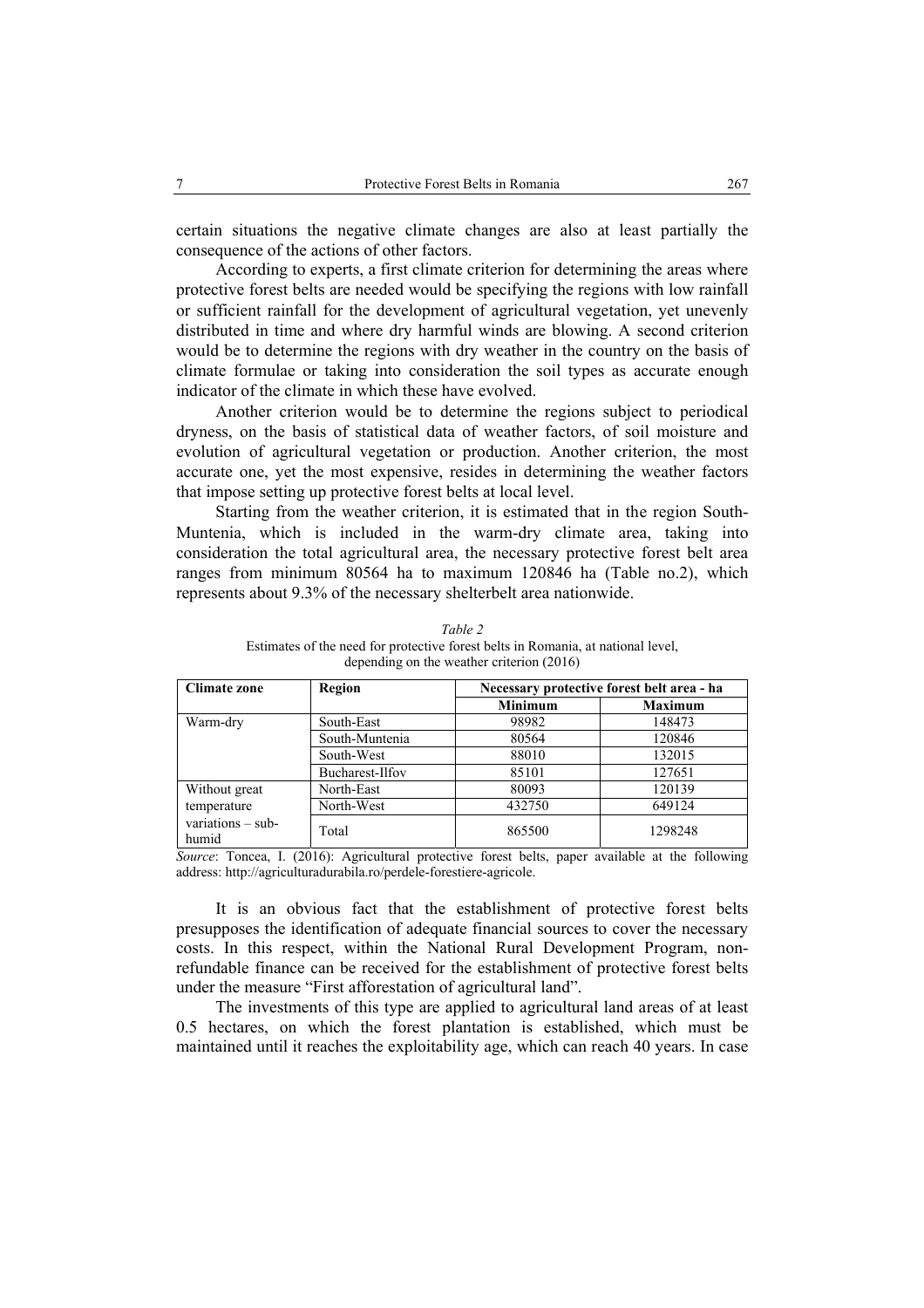of agricultural income loss, compensatory premia are offered, differentiated by type of beneficiaries. These are divided into "farmers" and "other owners of agricultural land" (non-farmers). The compensations are received for a period of 15 years, starting with the year when the forest plantation was established, consisting of standard sums, expressed in euro per hectare per year.

At the same time, within the Strategic Environmental Assessment, the Environment Report 2015 provides for investments in the development of forest areas and for the improvement of forest viability, aiming at afforestation of land areas and creation of forest areas. This mainly refers to the creation of forested areas on agricultural and non-agricultural land, as well as to the establishment of protective forest areas on this land.

The support under this measure is represented by standard costs, targeting the premium for the establishment of forest plantations and the annual premium per hectare for a 12-year period, in order to cover the maintenance and care costs for the forest plantation and for compensating the agricultural income losses following the afforestation. Practically, this financial support aims at increasing the area under forests nationwide, with an impact upon the effects of climate changes, soil erosion decrease, improvement of water retention capacity, as well as to restoring and preserving local biodiversity.

### **5. CONCLUSIONS**

With an important protection role against different disturbing factors, the protective forest belts represent an important asset in terms of the sustainability of existing limited resources. The climate changes of the recent period (flooding, extreme temperatures, snow-drifting etc.), the changes produced in the soil structure, the overall economic development are just a few elements that justify the need to establish protective forest belts.

In the region South–Muntenia such shelterbelts are extremely important, as this region is characterized by the prevalence of counties located in the plain, with a warm-dry weather (in summer), but with extremely low temperatures in winter time and with permanent danger of snow-drifting.

On the other hand, it is worth mentioning that in the four plain counties (Călăraşi, Giurgiu, Ialomiţa and Teleorman), the protective forest belts have an important role in maintaining soil moisture and in increasing farm productivity implicitly.

Another noticeable effect of forest shelterbelts, at the level of the region South-Muntenia, consists in road protection and control of snow drifting on roads, resulting in carrying traffic under normal conditions, in winter time inclusively.

Without mentioning the beneficial effect of protective forest belts upon pollution level diminution, one should keep in mind that in order to increase their establishment efficiency, the legal status of land that will be the object of this